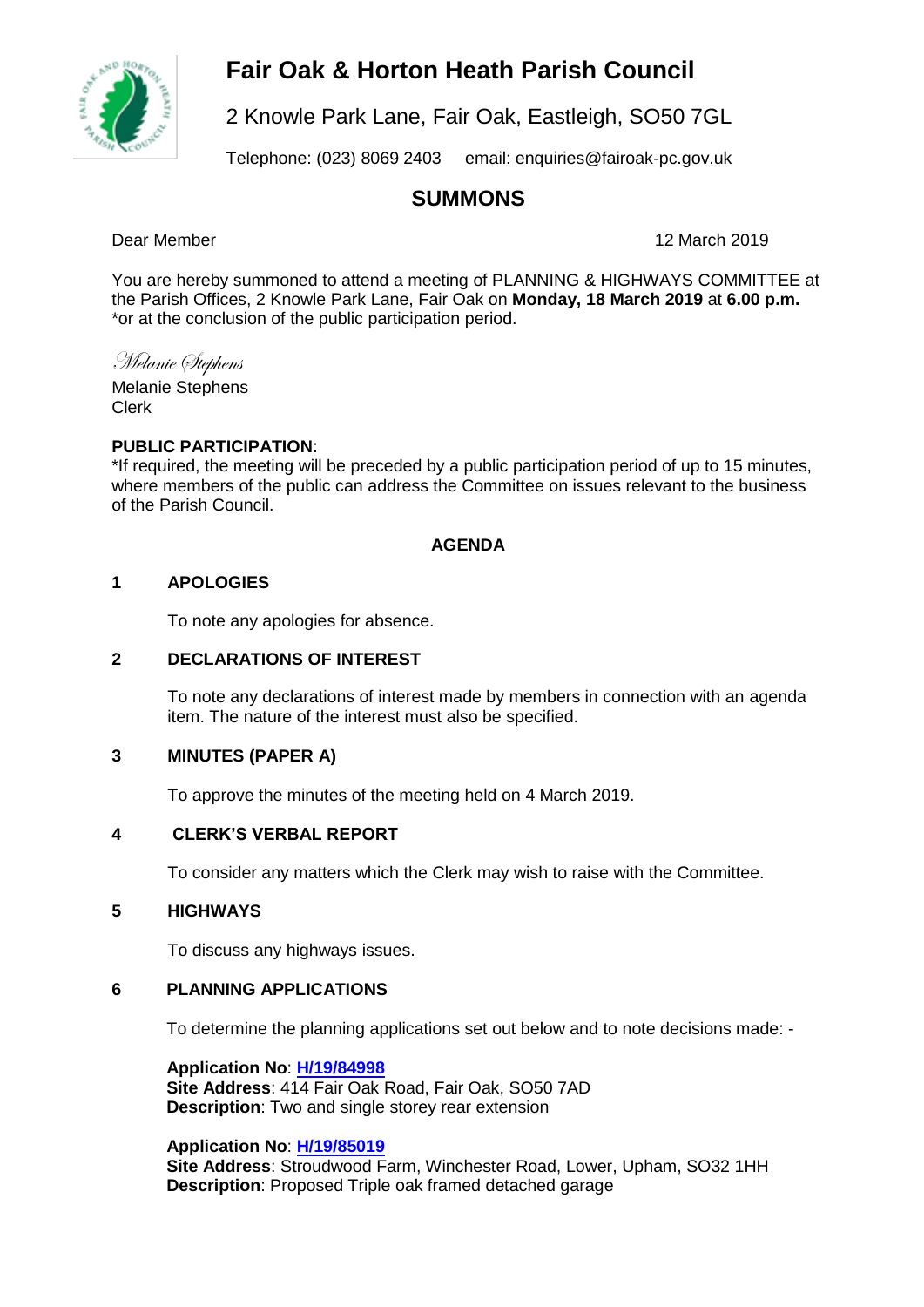#### **Application No**: **[F/19/84958](https://planning.eastleigh.gov.uk/s/papplication/a1M1v000005rhVX)**

**Site Address**: Victoria Farmhouse, Fir Tree Lane, Horton Heath, SO50 7DF **Description**: Change of use of land and building from use class C3 (Residential) to use class B1 (offices) and creation of additional parking area

#### **Application No**: **[PN/19/85033](https://planning.eastleigh.gov.uk/s/papplication/a1M1v0000064fsc)**

**Site Address**:Hall Lands Farm, Hall Lands Lane, Fair Oak, SO50 7EF **Description**: Construction of an extension to an existing agricultural building.

#### **Application No**: **[H/19/84916](https://planning.eastleigh.gov.uk/s/papplication/a1M1v000005rglk)**

**Site Address**:1 Sandy Lane, Fair Oak, SO50 8EG **Description**: Drop kerb

### **Application No**: **[T/19/84986](https://planning.eastleigh.gov.uk/s/papplication/a1M1v0000064Zh7)**

**Site Address**:19 Michaels Way, Fair Oak, SO50 7NR **Description**: 1 no. Beech (T3) - remove young growth on previously cut stem. Tree located on land at rear of property.

#### **Application No: [T/19/84989](https://planning.eastleigh.gov.uk/s/papplication/a1M1v0000064Zln)**

**Site Address:** 19 Michaels Way, Fair Oak, SO50 7NR **Description:** 1 Oak (T2) – remove 2 lower limbs over the garage

#### **Application No**: **[F/18/83986](https://planning.eastleigh.gov.uk/s/papplication/a1M1v00000416ax)**

**Site Address**:Land north of Mortimers Lane and west of Hall Lands Lane, Fair Oak, SO50 7BD

**Description**: Erection of 26 no. dwellings, public open space, landscaping, car parking and associated works.

#### **Application No**: **[F/19/85028](https://planning.eastleigh.gov.uk/s/papplication/a1M1v0000064fYO)**

**Site Address**:Site 2, Allington Lane, Fair Oak, SO50 7DB **Description**: Full planning application for the construction of 35 dwellings including 12 affordable, with associated public open space, landscaping, ecological mitigation, car parking and cycle storage.

#### **Application No**: **[H/19/85084](https://planning.eastleigh.gov.uk/s/papplication/a1M1v0000064grk)**

**Site Address**: Plum Tree Cottage, Durley Road, Horton Heath, SO50 7DY **Description**: 2 storey side extension with pitched roof and erection of a detached carport/garage.

#### **LIST OF DECISIONS MADE**

**Application Details:** H/18/84533 Householder planning **Decision:** 20 Feb 2019 Permit Delegated Decision **Proposal:** Two storey side extension and installation of 4no. roof lights. Enlargement of vehicular access to create 2no. additional parking spaces and replacement of brick boundary wall with timber fence with concrete posts plus metal gates with brick pier **Location:** 5 Elland Close, Fair Oak, SO50 7JY

**Application Details:** H/19/84703 Householder planning **Decision:** 1 Mar 2019 Permit Delegated Decision **Proposal:** Two storey side extension with single storey rear extension following demolition of existing conservatory **Location:** 69 Stubbington Way, Fair Oak, SO50 7LQ

**Application Details:** F/19/84748 Full planning **Decision:** 6 Mar 2019 Permit Delegated Decision **Proposa**l: Construction of a new agricultural access from Mortimers Lane **Location**: Pembers Cottage, Pembers Hill Farm, Mortimers Lane, SO50 7EA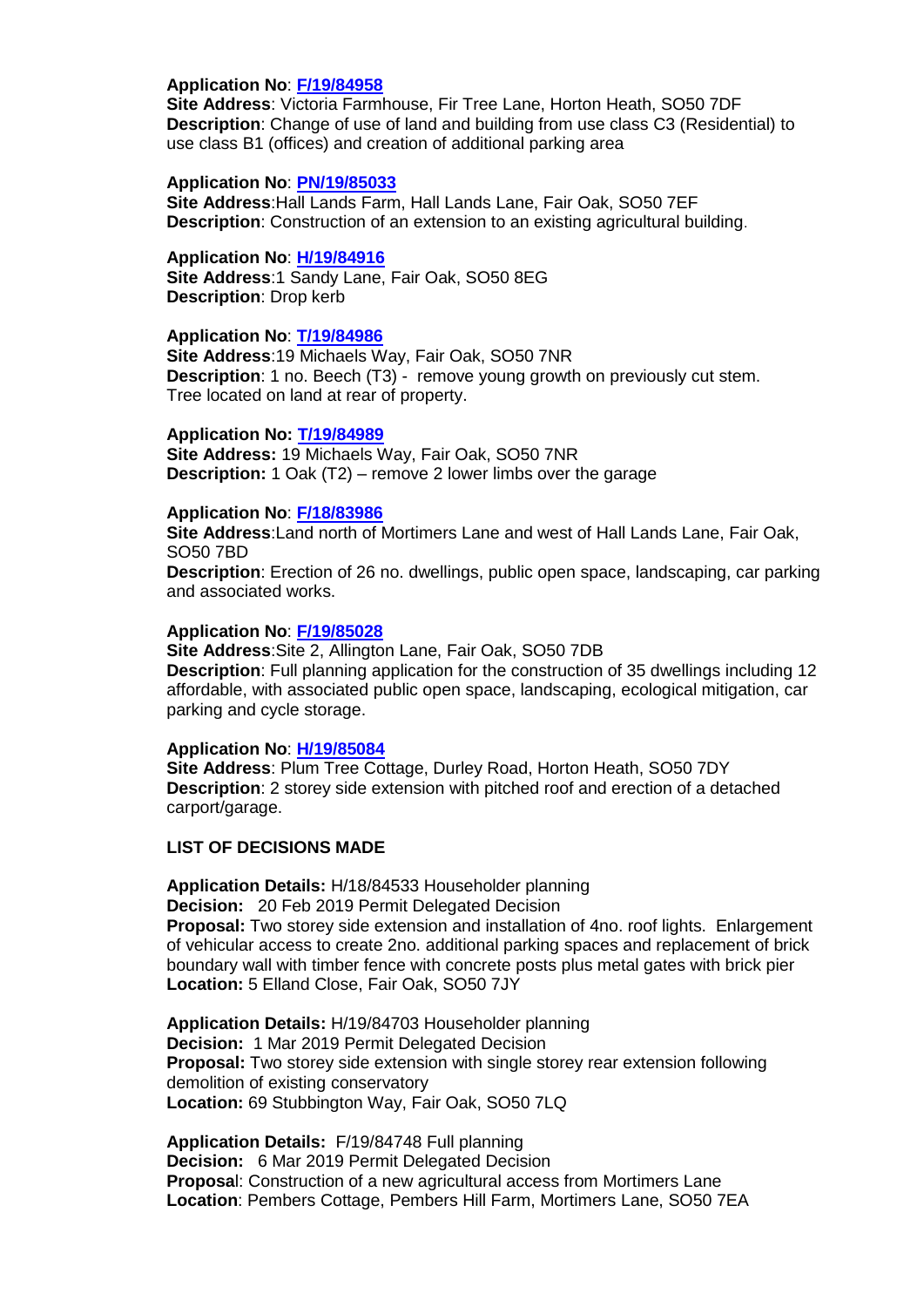**Application Details:** H/19/84749 Householder planning **Decision**: 7 Mar 2019 Permit Delegated Decision **Proposal:** Retention of Detached Garage/Store **Location:** Nakuru Root, Botley Road, Fair Oak, SO50 7AN

**Application Details:** H/19/84789 Householder planning **Decision:** 6 Mar 2019 Permit Delegated Decision **Proposal:** Proposed two storey side and single storey rear extension following demolition of existing conservatory. **Location:** 7 Newmarket Close, Horton Heath, SO50 7LJ

**Application Details:** H/19/84745 Householder planning **Decision:** 7 Mar 2019 Permit Delegated Decision **Proposal:** First floor side extension linking house to garage, conversion of existing garage to habitable accommodation including front dormer windows **Location:** Nakuru Root, Botley Road, Fair Oak, SO50 7A

**The plans and documents for the above applications can be accessed via the Eastleigh Borough Council Planning Portal by clicking on the links above.**

#### **To: Committee Members Officers**

Cllr P Barrett Cllr J Noel Cllr H McGuinness Cllr D Scott Cllr T Mignot Cllr P Spearey (Chairman)

Mrs L Greenslade (Deputy Clerk)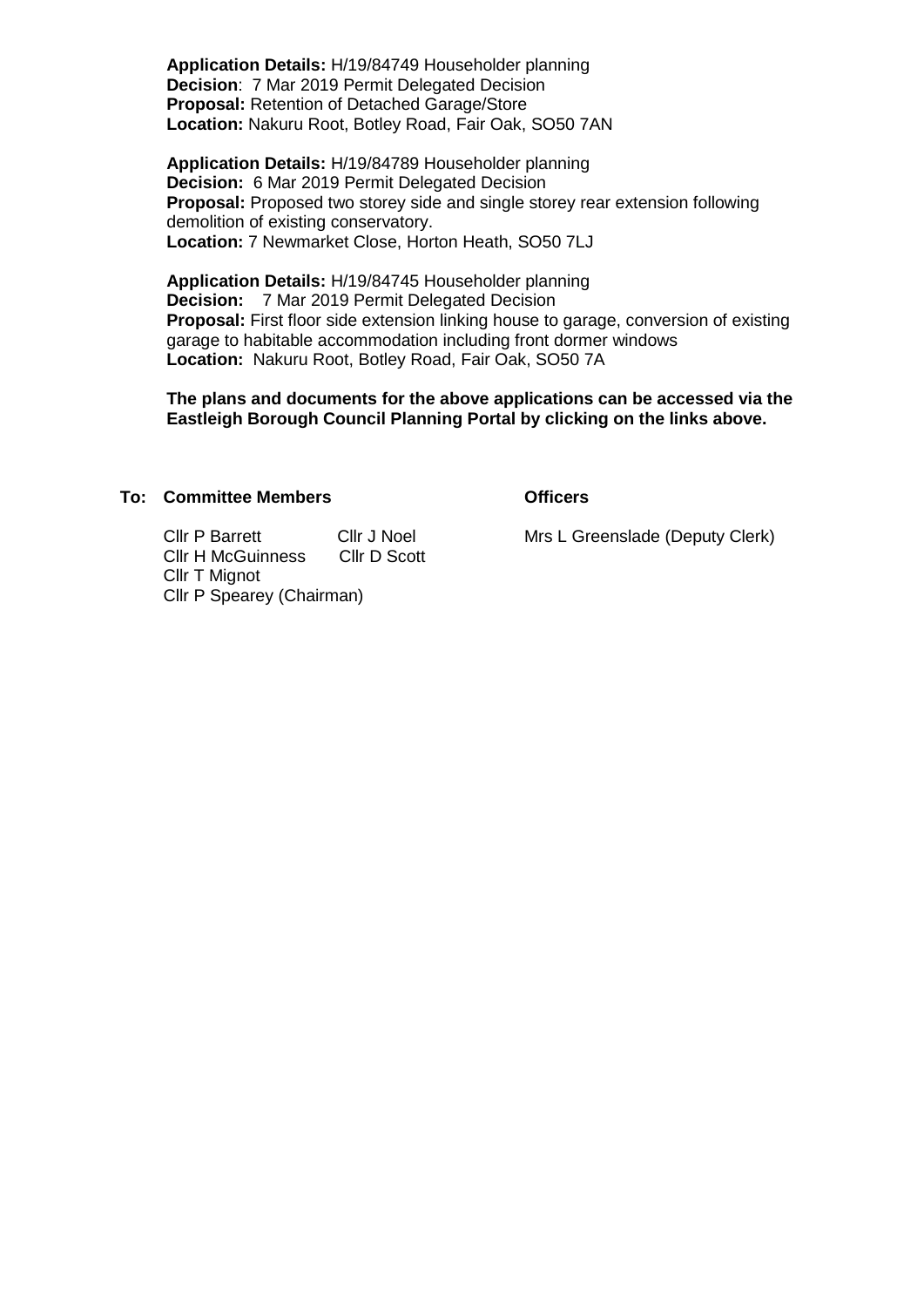

# **Fair Oak & Horton Heath Parish Council**

2 Knowle Park Lane, Fair Oak, Eastleigh, SO50 7GL

Telephone: (023) 8069 2403 email: enquiries@fairoak-pc.gov.uk

Minutes of the Planning & Highways Committee meeting held on Monday 4 March 2019 at 6.30 pm at 2 Knowle Park Lane, Fair Oak

**Present:** Cllrs Bird, Ms Luscombe, McGuinness & Spearey (Chairman)

**Apologies:** Cllr Barrett

**Officers in attendance:** Ms M Stephens, Clerk

## **PUBLIC PARTICIPATION**

None present.

## **81 DECLARATIONS OF INTEREST**

There were none.

### **82 MINUTES**

## **RESOLVED**

That the minutes of the meeting held on 18 February 2019 be signed by the Chairman as a correct record.

## **83 CLERK'S VERBAL REPORT**

There were no issues to report.

## **84 HIGHWAYS**

There were no issues to report.

## **85 PLANNING APPLICATIONS**

Cllrs discussed planning applications, and made the following comments: -

## **Application No**: **[H/19/84921](https://planning.eastleigh.gov.uk/s/papplication/a1M1v000005rgnH)**

**Site Address**: Amberley, Burnetts Lane, Horton Heath, SO50 7DJ **Description**: Detached garage and carport to front of property  **Comments**: No objection.

**Application No**: **[H/19/84805](https://planning.eastleigh.gov.uk/s/papplication/a1M1v000004Iu3w) Site Address**: Hillcrest, Winchester Road, Fair Oak, SO50 7GU **Description**: Single storey rear extension.